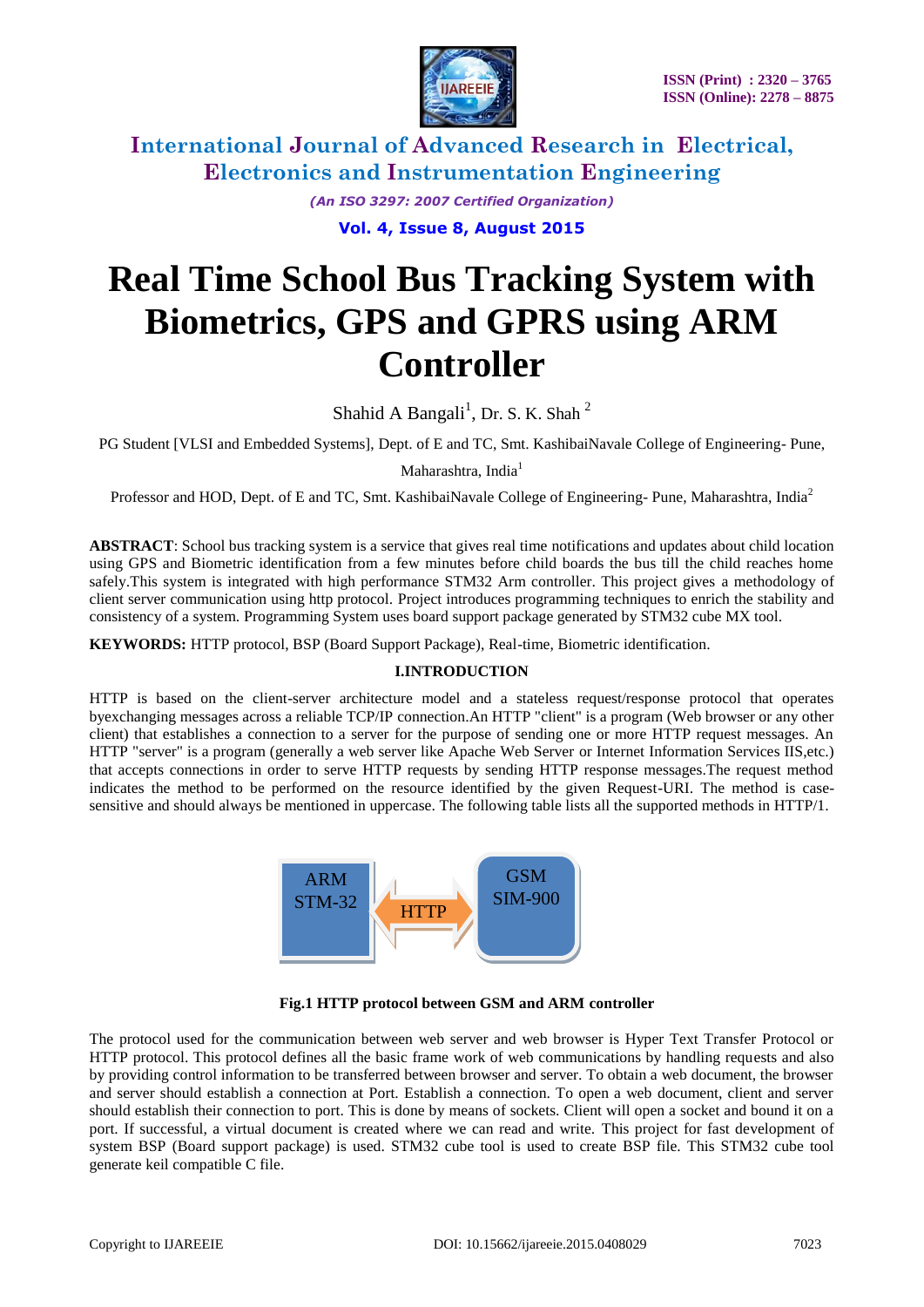

*(An ISO 3297: 2007 Certified Organization)*

#### **Vol. 4, Issue 8, August 2015**

#### **II. RELATED WORK**

Numerous approaches to vehicle tracking, monitoring and alerting system has been proposed so far. AnkitKesharwasni, VaishaliSadaphalt proposed system to overcome problem of public transportation. Wireless sensor network used for monitoring of bus transportation system and record of arrival time of buses at bus stops. The system is Detecting the delay and arrival time of bus at bus stops [2]. KunalMaurya, Mandip Singh and Neelu Jain proposed an anti-theft tracking system. Vehicle tracking system is real time system which is working on the GPS and GSM technology which provide the location of vehicle to the vehicle owner in the case of vehicle is stolen. It can also be used in wildlife tracking, asset tracking and in stolen vehicle recovery [2].Xing Jianping, Zhang Jun, et al. proposed GPS real time vehicle alarm monitoring and alerting system used GPRS and CSD on the embedded system. Compared with the conventional single mode of GPRS, this method makes up the disadvantage of the high time delay and the incertitude of the time delay in data transmission [1].Transportation is a very important shared resource that enabling efficient and effective use of resources like GSM modem and GPS unit that can be installed on a vehicle and used to track its location. This system is located on the bus and GSM modem communicates via SMS with a serverconnected to a basic GSM phone [1].R. Anil kumar, G, Jyothirmai and K. Rameshbabu Proposed Vehicle positioning System Based on ARM with combination of GPS and GSM can upload the information of the vehicle such as the position and speed to the Monitoring center in time and make it convenient to control the traffic. The vehicle position system has advantage of small size, scalable, reliable and powerful expansibility [2]

#### **III. DESIGN METHODOLOGY**

This project consists of four basic key bloks as shown in Fig.2. Biometric sensor is used for finger print identification. GPS and GPRS module is used for vehical location and internet connectivity ,mini USB port for programming and debugging purpose . Lcd and keyboard is interfaced with System for user interface . power full ARM cortex M series controller is used in this system. Basic information like deiver name ,school name, driver id, etc. are store in external EEPROM.



**Fig.2 Basic Block Diagram**

System consists of STM-32 discovery board. The board has on board programming and debugging facility.The device starts with initializing the internal setting and checks connectivity of all hardware modules. If anyone module is missing it displays an Error message. Once hardware is ok then system asks for driver login. For diver login driver have to type 11 digit driver unique ID. And his fingerprint needed to add. Once driver is get login the data is verified through server. Now onwards for system login driver only need to pace finger on biometrics module and enter school ID for system login. Driver have to select pick or droop option while bus start to pick or drop child. Once system logged in student have to punch there finger. This punch information along with driver id, GPS location and pick or drop status is send to server. System sends bus location after every 30 second to server [1].

A GSM modem is a specialized type of modem, which accepts a SIM card, and operates over a subscription to a mobile operator, just like a mobile phone.Here HTTP protocol is used which defines a set of rules to enable computers to communicate over a network. Device sends 4 types of data to the server using http get:-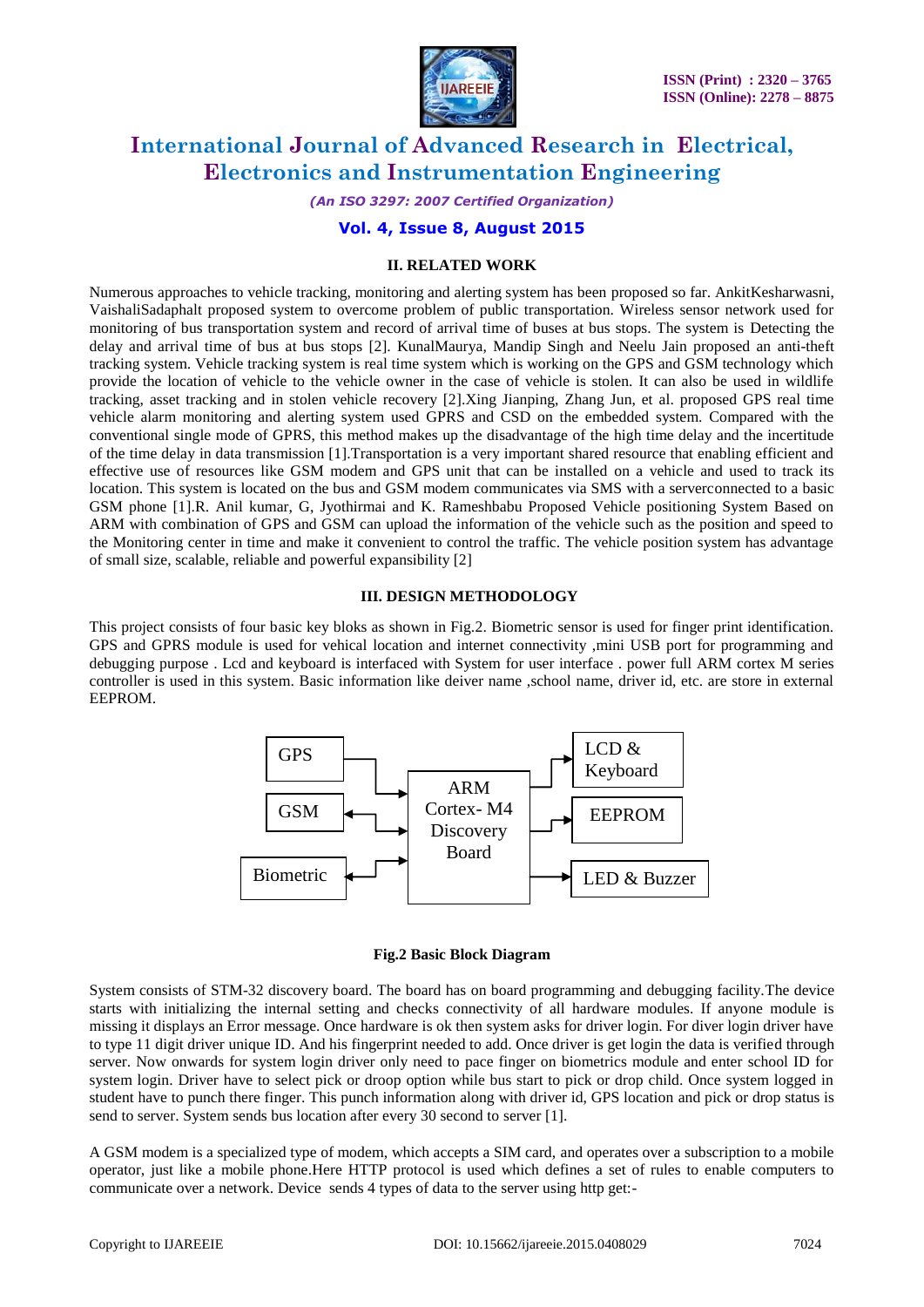

*(An ISO 3297: 2007 Certified Organization)*

## **Vol. 4, Issue 8, August 2015**

1) GPS data (device will send GPS data in every  $30 \text{ sec}$ ) - type=1

2) New fingerprint en-roll data (driver or child) -type=2

3) Punch clock data (device will send punch clock data whenever device recognize a known user) (driver or child)  $-$  type= $3$ 

4) Verify before insert data (driver or child or school)  $-$ type= $4$ 

| Abbreviation           | Meaning                            |
|------------------------|------------------------------------|
| 1)<br>t                | Type of URL                        |
| md (c or d or s)<br>2) | Mode either child , driver, school |
| dci<br>3)              | Child ID or Driver ID or School ID |
|                        | Current driver ID                  |

## **Table 1. URL Abbreviationsand meanings**

The device sends four types of URLs to the server. Table 1. Shows abbreviation used in URL and there meanings. Each fired URL gets response through server. For server communication specific initialisation steps have to follow. This project uses AT commands for server communication.

## **IV. RESULT AND DISCUSSIONS**

HTTP is the protocol Web use to communicate with browser. HTTP rules the standard mode of sending and process requests, rules the message format between browser and sever and the format of all kinds of control information. Type-4 URL and their response is shown bellow

http://hopchu.triage-tech.com/HopchuAPI/HopchuApi.php?t=4&md=d&dci=00037&di=00037Reply :-,0,Thorat Kaka,

type4 URL gives name after two commas. In above URLs Thorat kaka is a response given by server. For ID 00037 Thorat Kaka is registered. Once response taken it stores in EEPROM (AT24c64A). biometric device store fingerprint of driver i.e. Thorat Kaka and stores name against ID. Now onwards whenever same finger detected by biometric device it display name on lcd and gives ID against which it stored. In this paper sim900 module and discovery board is interfaced. Fig.3 shows the hardware setup.Filezilla software is used to see server file. Fig.4 shows all fired URL and their responses are date wise logged in log file.



**Fig.3 Device setup for GSM interface**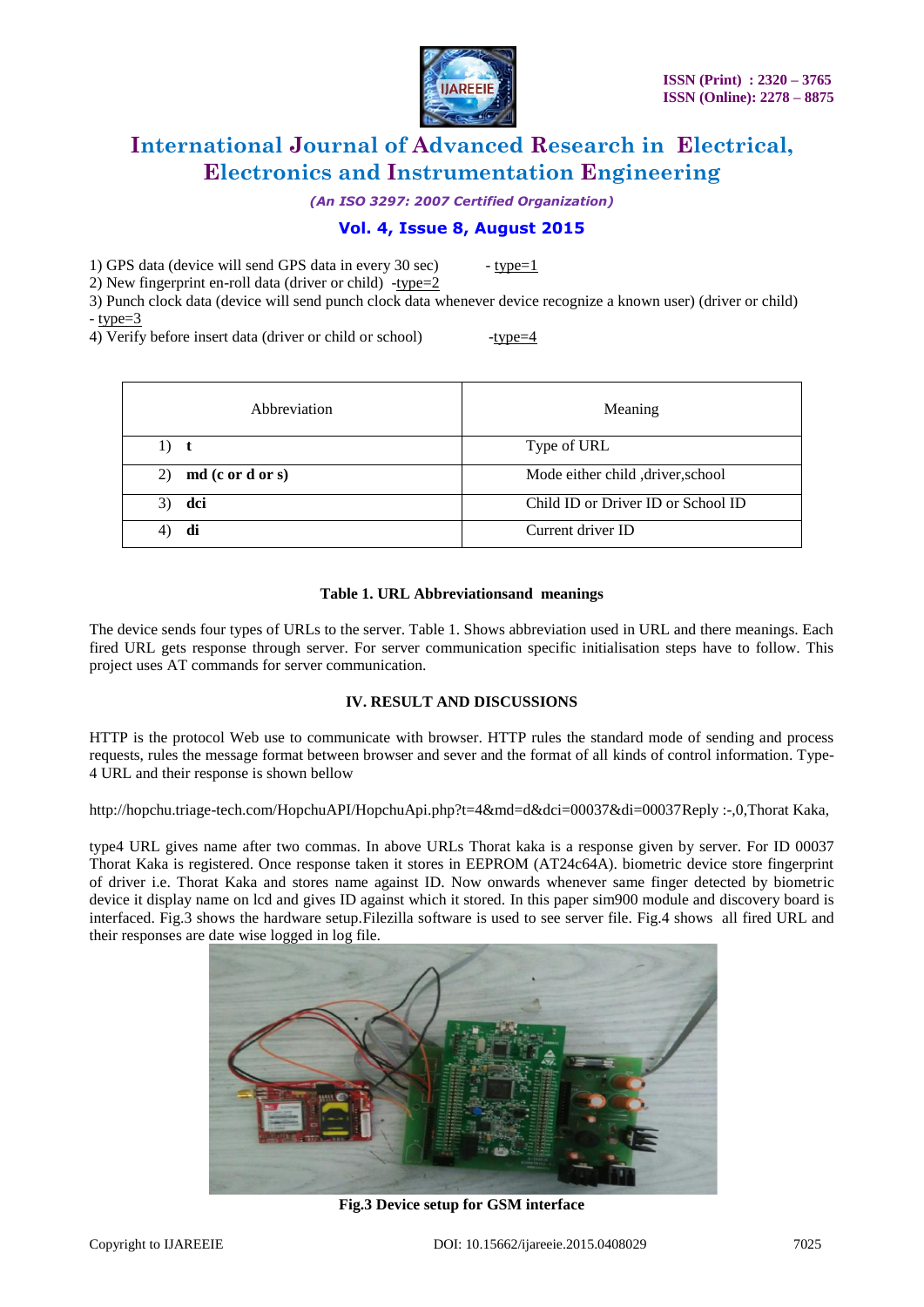

*(An ISO 3297: 2007 Certified Organization)*

## **Vol. 4, Issue 8, August 2015**

The modem needed only 3 wires (Tx, Rx, GND) except Power supply to interface with microcontroller/Host PC. The built in Low Dropout Linear voltage regulator allows you to connect wide range of unregulated power supply (4.2V - 13V) to send & Read http data [7].Each url takes time to fire server. Type4 url fires the driver or child or school id to the server accordingly sever fires the name. This process takes around 8 to 10 sec. Remaining three url takes 5 to 7 second to send data to server. This time depends on range server availabilitty,network and envioremental conditions.

| $  \rightarrow$<br><b>AND</b><br>20 May 2015 - Notepad                                                                                                                                         |  |
|------------------------------------------------------------------------------------------------------------------------------------------------------------------------------------------------|--|
| File Edit Format View Help                                                                                                                                                                     |  |
| [2015/05/20 04:04:16] URL fired values:- t=3&md=d&dci=00028&di=00028&pd=p[2015/05/20 04:04:16] T3 Response:-                                                                                   |  |
| .0,00028.p.d.0. device id=00028 driver id=00028 pd=p[2015/05/20 04:04:40] URL fired values:-                                                                                                   |  |
| t=1&di=00028<=18deg31.6644≶=073deg50.4816&si=005&pd=p[2015/05/20 04:05:11] URL fired values:-                                                                                                  |  |
| t=1&di=00028<=18deg31.6644≶=073deg50.4816&si=005&pd=p[2015/05/20 04:05:41] URL fired values:-                                                                                                  |  |
| t=1&di=00028<=18deg31.6644≶=073deg50.4816&si=005&pd=p[2015/05/20 04:06:11] URL fired values:-                                                                                                  |  |
| t=1&di=00028<=18deg31.6644≶=073deg50.4816&si=005&pd=p[2015/05/20 04:06:41] URL fired values:-                                                                                                  |  |
| t=1&di=00028<=18deg31.6644≶=073deg50.4816&si=005&pd=p[2015/05/20 04:07:11] URL fired values:-                                                                                                  |  |
| t=1&di=00028<=18deg31.6644≶=073deg50.4816&si=005&pd=p[2015/05/20 04:07:43] URL fired values:-                                                                                                  |  |
| t=1&di=00028<=18deg31.6644≶=073deg50.4816&si=005&pd=p[2015/05/20 04:08:12] URL fired values:-                                                                                                  |  |
| t=1&di=00028<=18deg31.6644≶=073deg50.4816&si=005&pd=p[2015/05/20 04:08:42] URL fired values:-                                                                                                  |  |
| t=1&di=00028<=18deg31.6644≶=073deg50.4816&si=005&pd=p[2015/05/20 04:09:12] URL fired values:-                                                                                                  |  |
| t=1&di=00028<=18deg31.6644≶=073deg50.4816&si=005&pd=p[2015/05/20 04:09:41] URL fired values:-                                                                                                  |  |
| t=1&di=00028<=18deg31.6644≶=073deg50.4816&si=005&pd=p[2015/05/20 04:10:14] URL fired values:-                                                                                                  |  |
| t=1&di=00028<=18deg31.6644≶=073deg50.4816&si=005&pd=p[2015/05/20 04:10:44] URL fired values:-<br>t=1&di=00028<=18deg31.6644≶=073deg50.4816&si=005&pd=p[2015/05/20 04:11:12] URL fired values:- |  |
| t=1&di=00028<=18deg31.6644≶=073deg50.4816&si=005&pd=p[2015/05/20 04:11:41] URL fired values:-                                                                                                  |  |
| t=1&di=00028<=18deg31.6644≶=073deg50.4816&si=005&pd=p[2015/05/20 04:12:11] URL fired values:-                                                                                                  |  |
| t=1&di=00028<=18deg31.6644≶=073deg50.4816&si=005&pd=p[2015/05/20 04:12:42] URL fired values:-                                                                                                  |  |
| t=1&di=00028<=18deg31.6644≶=073deg50.4816&si=005&pd=p[2015/05/20 04:13:12] URL fired values:-                                                                                                  |  |
| t=1&di=00028<=18deg31.6644≶=073deg50.4816&si=005&pd=p[2015/05/20 04:13:42] URL fired values:-                                                                                                  |  |
| t=1&di=00028<=18deg31.6644≶=073deg50.4816&si=005&pd=p[2015/05/20 04:14:07] URL fired values:-                                                                                                  |  |
| t=4&md=c&dci=583000000020&di=00028[2015/05/20 04:14:07] T4 Response:- .6, Child code=58300000020 driver id=00028                                                                               |  |
| .7, : 12015/05/20 04:14:31] URL fired values:- t=4&md=d&dci=00028&di=000000000000[2015/05/20 04:14:31] T4 Response                                                                             |  |
| driver child id=00028 device id=00000000000[2015/05/20 04:14:45] URL fired values:-                                                                                                            |  |
| t=1&di=00028<=16deg≶=0.0deg0&si=005&pd=p[2015/05/20 04:22:19] URL fired values:- t=3&md=d&dci=00019&di=00019&pd=p                                                                              |  |
| [2015/05/20 04:22:19] T3 Response:- ,0,00019,p,d,0, device id=00019 driver id=00019 pd=p[2015/05/20 04:22:45] URL                                                                              |  |
| fired values:- t=1&di=00019<=00deg00.0000≶=000deg00.0000&si=002&pd=p[2015/05/20 04:23:20] URL fired values:-                                                                                   |  |
| t=1&di=00019<=00deg00.0000≶=000deg00.0000&si=002&pd=p[2015/05/20 04:23:45] URL fired values:-                                                                                                  |  |
| t=1&di=00019<=00deg00.0000≶=000deg00.0000&si=002&pd=p[2015/05/20 04:24:15] URL fired values:-                                                                                                  |  |
| t=1&di=00019<=00deg00.0000≶=000deg00.0000&si=002&pd=p[2015/05/20 04:24:45] URL fired values:-                                                                                                  |  |
| t=1&di=00019<=00deg00.0000≶=000deg00.0000&si=002&pd=p[2015/05/20 04:25:15] URL fired values:-                                                                                                  |  |
| t=1&di=00019<=00deg00.0000≶=000deg00.0000&si=002&pd=p[2015/05/20 04:25:45] URL fired values:-                                                                                                  |  |
| t=1&di=00019<=00deg00.0000≶=000deg00.0000&si=002&pd=p[2015/05/20 04:26:15] URL fired values:-                                                                                                  |  |
| t=1&di=00019<=00deg00.0000≶=000deg00.0000&si=002&pd=p[2015/05/20 04:26:46] URL fired values:-                                                                                                  |  |

**Fig.4 Log file data**

STM32 discovery board is interfaced with sim900 GSM module. The baud rate of interfacing is 57600b/s.This device uses HTTP get AT command to communicate with server. Discovery board has on board programmer and debugger.

#### **VI.CONCLUSION**

Thus by using HTTP protocol it is possible to communicate with sever. Four type of URLs fire to server and accordingly server gives response. SIM-900 GSM module is used for communicating with server. AT commands are used for GSM module interface. Thesystem overcomes the limitations such as limited memory, cost of system, performance, power consumption, reliability, compactness and good appearance [1]. With this system parents can know route of bus, location of bus and pick drop point of their children status, without any trouble. Hence this system in modern busy life is very essential.

#### **REFERENCES**

[1] ShahidBangali,S.K.Shah, "review: Real Time School Bus Security System with Biometrics, GPS and GPRS using ARM Controller" International Journal of Advanced Research in Electronics and Communication Engineering (IJARECE)Volume 4, Issue 4,PP730-732,April 2015

[2] Sumit S. Dukar, et.al "Vehicle Tracking, Monitoring and Alerting System: A Review"International Journal of Computer Applications, Volume 119 No.10, PP 39-44, June 2015.

[3] Mohammad A. Al-Khedher, "*Hybrid GPS-GSM Localization of AutomobileTracking System*" International Journal of Computer Science & Information Technology (IJCSIT) Vol 3, No 6, pp75 -85, Dec 2011.

[4] Manivannan M, Kumaresan N "*Design of On-line Interactive Data Acquisition And Control System for Embedded Real Time Applications*" PROCEEDINGS OF ICETECT ,pp 551-5562011.

[5] Peter Topalovic, Vino Vinodrai, and Gail Krantzberg "*How Can a Person's Digital Identity be Managed and Protected?"* communication technology and public police,pp 1-41.SEP 2007,

[6] GaoGuohong, Zhang Baojian, Li Xueyong ,YanShitao **"***Design of Embedded Network Interface Based on ARM"* ETP/IITA Conference on Telecommunication and Information ,pp 25-27,2010.

[7] ARM® Cortex™-M4 Processor Technical Reference Manual.

<sup>[8]</sup> SM630 FingerprintVerificationModuleUserManual,07-01,2008.

<sup>[9]</sup> SIMCON, SIM 900 -TTL UARTGSM/GPRS Modem User Manual.